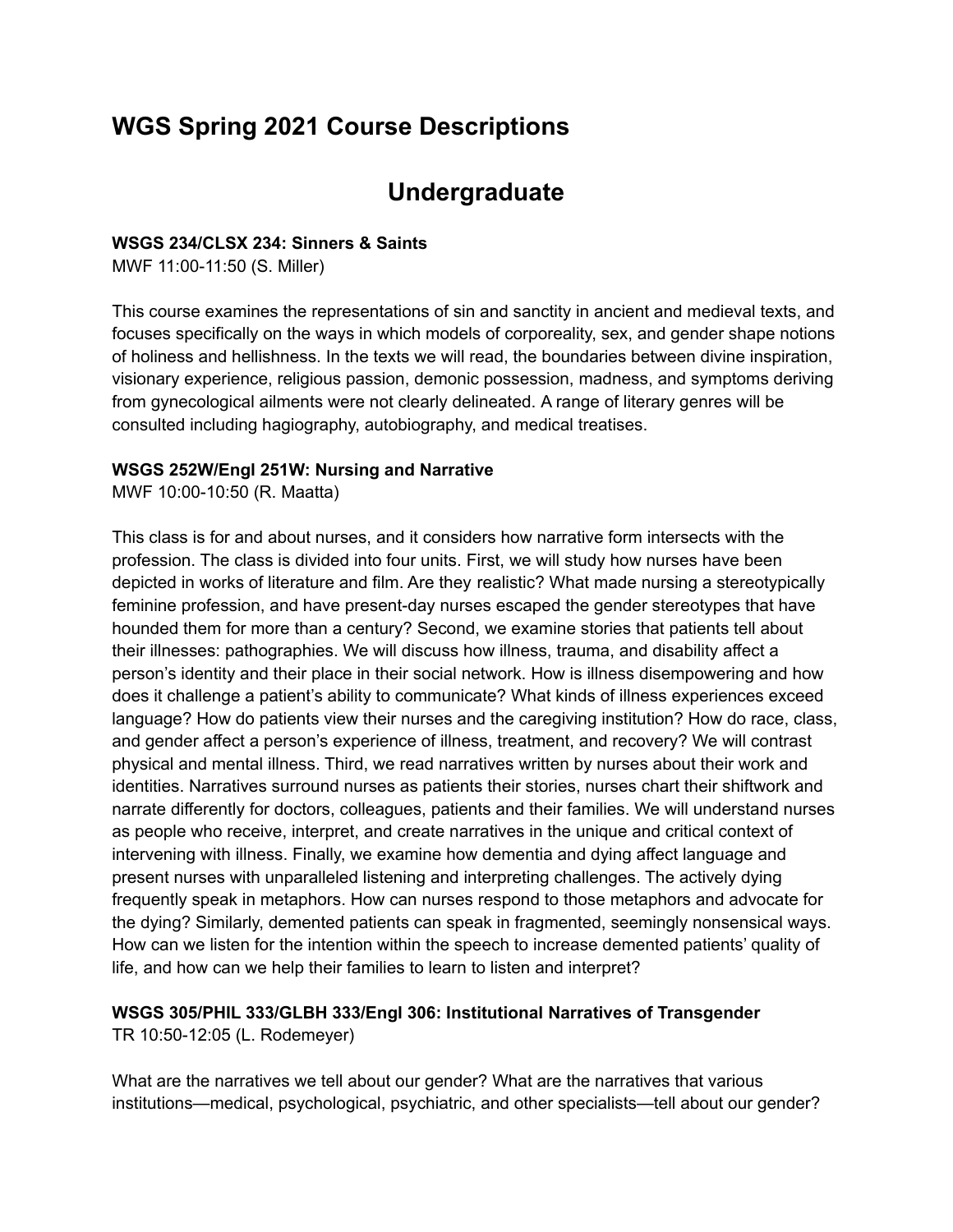How do those narratives get used to form ideas about what is "normal" or "acceptable? And what is the effect of these narratives on a global scale? In this class, we will strive to address these questions as well as examine our own presumptions about our gender, class, race and other identities—and how these presumptions affect how we see and treat others.

#### **WSGS 316W/Engl 316W: Healthcare and Lit**

MWF 11:00-11:50 and TR 9:25-10:40 (R. Maatta)

This course explores representations of healthcare and medical knowledge in the West since about 1800 with an emphasis on cultural constructions of the medical practitioner and his engagement with the body. We will discuss representations of medical practice in word and image. We interpret illustrations from 19th century anatomical textbooks and paintings of surgeries by Thomas Eakins alongside episodes of The Knick; we will study the history of human dissection and learn how this vital medical privilege was not always valorized as a legitimate medical practice; we will read non-fiction and fiction about physical and mental illness, disability, medical mismanagement, and medical heroics, including Fanny Burney's 1812 account of her radical mastectomy, Dalton Trumbo's Johnny Got His Gun, Sylvia Plath's The Bell Jar and Bernard Pomerance's The Elephant Man. A guest speaker in physical therapy will visit to discuss PT and chronic pain, and you will have an opportunity to visit the campus cadaver lab.

#### **WSGS 353/Psych 353: Psych of Gender**

MW 4:25-5:40 (D. Hook)

In Psychology of Gender, we elaborate critical theoretical perspectives on gender toward understanding how gendered conditions affect psychological life, forms of embodiment and sociocultural experiences. We read psychological, philosophical, and literary texts, as well as screening and interpreting film and video. Our focus includes understanding gender in contexts of contemporary popular culture, including music, films, news reporting, television and web culture. Goals for the course include deeply engaged conversation about the rich complexities of our gendered world and increasingly nuanced development of our individual perspectives on what it means to be a gendered subjectivity.

#### **WSGS 416/HIST 420: History of Children and Childhood**

Tue 6:00-8:40 (R. Chapdelaine)

History of Children and Childhood will survey how notions of 'children' and 'childhood' expanded alongside the formalization of social science scholarship focused on children. The study of children as historical subjects is necessary to fully understand the complexities of social, cultural, economic, and political histories worldwide. Because health specialists, child advocates, human rights activists, educators, and historians made evident their interest in children's health programs, access to education, and child labor conditions this course will examine the social construction of 'childhood' in various global contexts . With an emphasis on gender, the assigned texts will show how identity shapes personal and community experiences,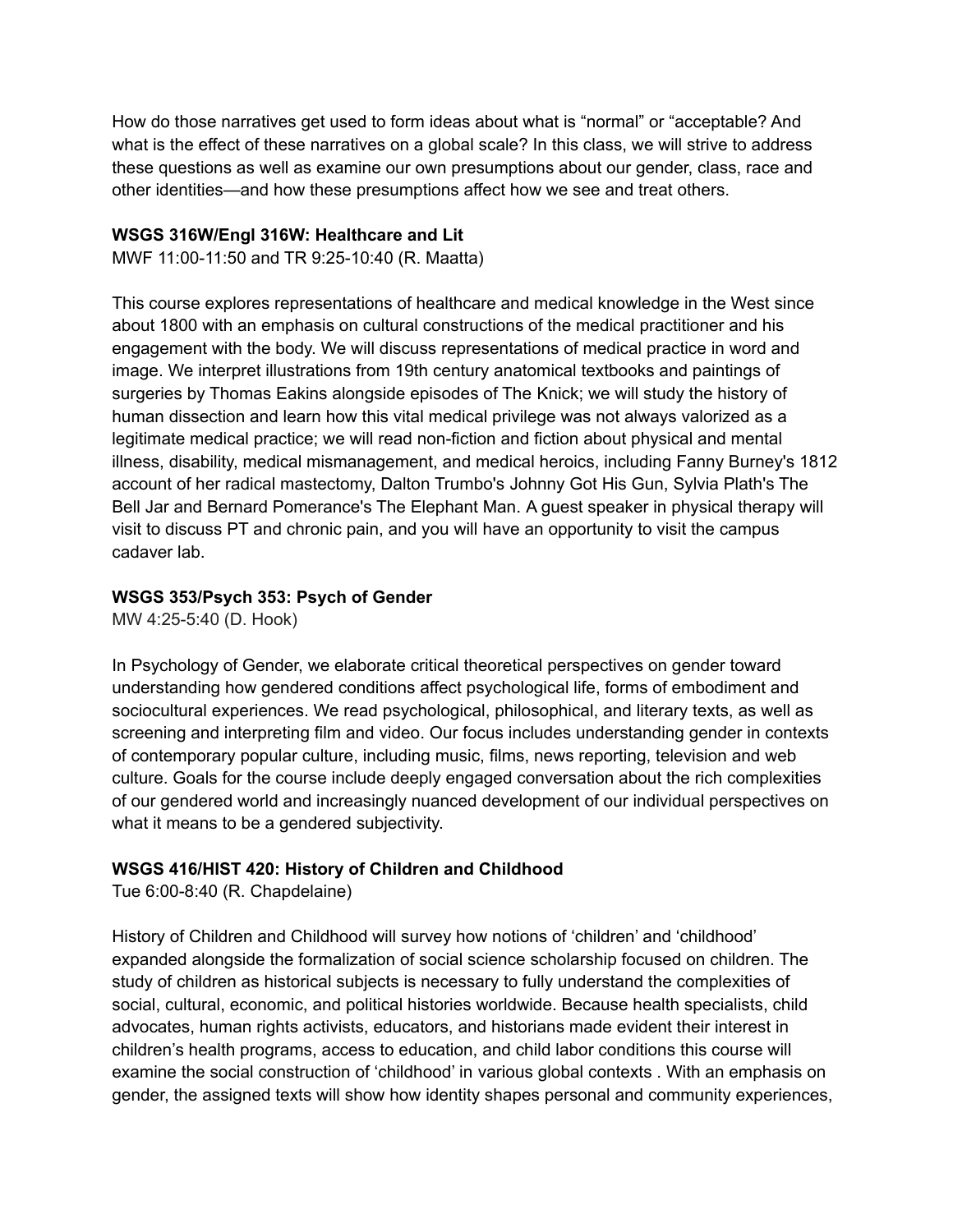how private and public institutions influence what is expected of children and of the childhood experience, and how the intersection of age and gender became a category by which social control was/is enacted.

## **WSGS 422/Comm 421: Communication and Gender**

TR 12:15-1:30 (P. Arneson)

Examines research addressing differences and similarities in gendered communication styles in a variety of contexts, ranging from personal to social to work relationships, with attention given to philosophical and narrative understandings of communicating in cisgender and Other perspectives.

## **WSGS 451W/Engl 406W: Medieval Romance**

Thur 6:00-8:40 (S. Wright)

Who was King Arthur? Did Robin Hood really steal from the rich to give to the poor? This class will read the texts that made the Round Table and the Merry Men who they are today. We will start by examining the origins of medieval romance as a genre meant to satisfy the desire for a readable national past, an authorizing foundation myth, and a fantasy of gender relations. We will then explore how, by the 15th century, romance came to challenge traditional theological, social, and political structures. As we explore this shift, we will consider critical issues including class irritation, gender and sexuality, and the more-than-human world. Loathly ladies complicate male-dominated foundation myths; monks and noblemen fall victim to woodland games; and cross-dressing confuses established courtly love traditions. As if this wasn't enough, these literary worlds are also rife with magic, inexplicable gigantism, and a surprising number of lions.

# **WSGS 452W-2/Engl 432W: African American Poetry**

Mon 6:00-8:40 (L. Kinnahan)

Over the past century or more, African American poets have bodied forth a poetic diversity that richly attends to words and the shaping power of poetic form. In our readings of African American poetry, we will explore diverse aesthetics, forms, and genres in relationship to intersectional politics of race, gender, class, and sexual orientation. Our readings of 20th and 21 st -century poetry, prefaced by a selective look at late 19th-century poets, will be organized around specific forms, genres, and conventions, contextualized within socio-historical and political conditions. Although our readings will span from the late-19 th century through the 20 th and 21 st centuries, rather than following a linear chronology, we will cluster our readings around several formal distinctions in poetry, including the following: the sonnet & amp; metrical forms; the lyric; dialect use; voice; serial or long poem forms; experimental and/or hybrid forms; intercultural and interarts exchanges. We will ask: How does poetry do work in the world? What is the labor of poetic language and form? How does form speak? How can form be political?

Tentative poets include: Frances Ellen Watkins Harper, Paul Laurence Dunbar, Georgia Douglas Johnson, Langston Hughes, Claude McKay, Gwendolyn Brooks, Audre Lorde, Rita Dove, Amari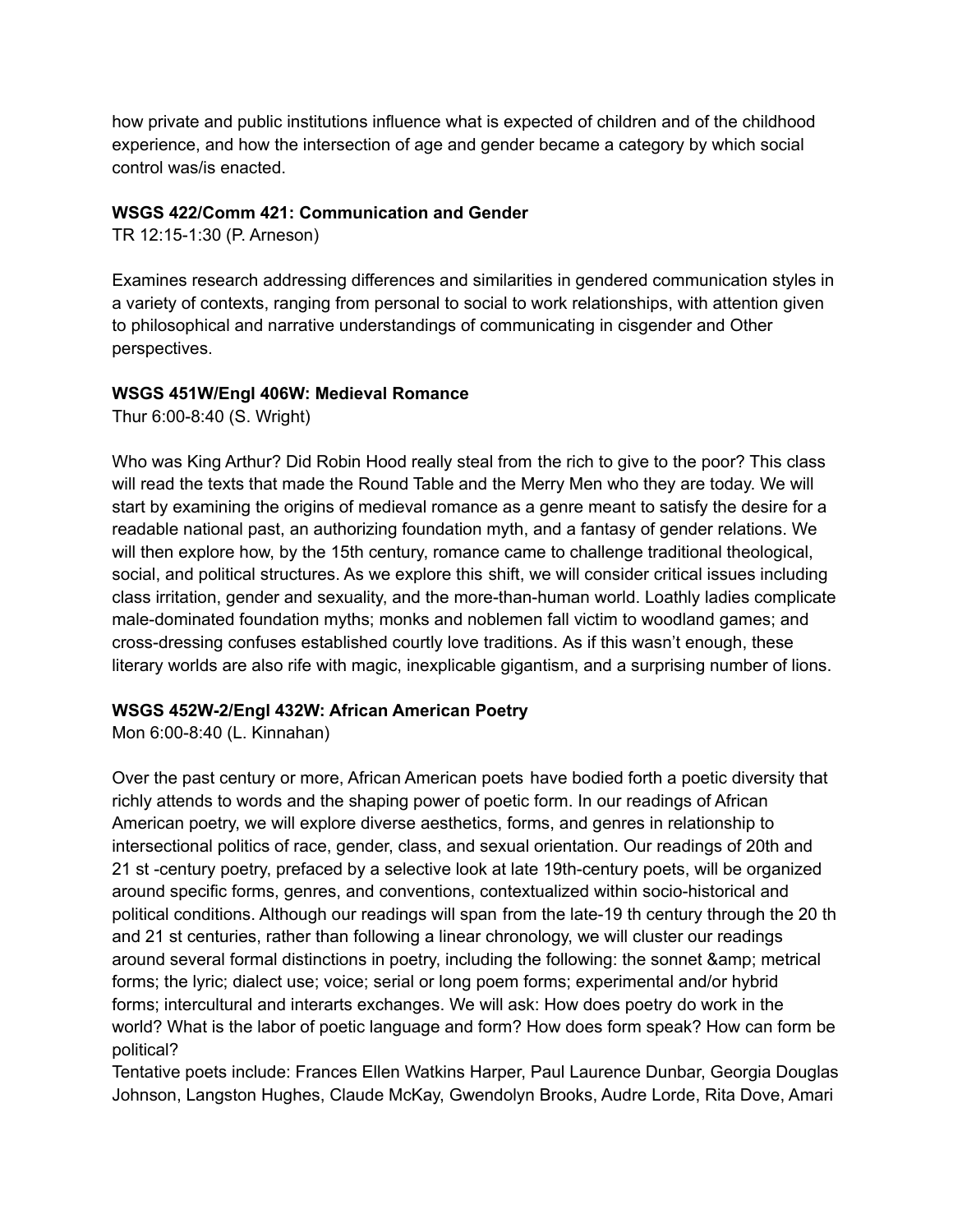Baraka, Nikki Giovanni, Terrance Hayes, Robin Coste Lewis, Harryette Mullen, Kevin Young, Cameron Barnette, Jeffrey Bolden, Erica Hunt, and Tyehimba Jess. (Some poets will be studied more in depth, with book collections, while others will be read in selected clusters of poems). The course will also include critical readings in race and gender studies and in poetics. This course satisfies the post-1900 and Diversity requirements for English majors, and the post-1900 requirement for graduate students, and is cross-listed with Women's and Gender Students.

# **Graduate**

## **WSGS 522/COMM 521: Communication and Gender**

TR 12:15-1:30 (P. Arneson)

Examines research addressing differences and similarities in gendered communication styles in a variety of contexts, ranging from personal to social to work relationships, with attention given to philosophical and narrative understandings of communicating in cisgender and Other perspectives.

## **WSGS 529/HIST 520: History of Children and Childhood**

Tue 6:00-8:40 (R. Chapdelaine)

History of Children and Childhood will survey how notions of 'children' and 'childhood' expanded alongside the formalization of social science scholarship focused on children. The study of children as historical subjects is necessary to fully understand the complexities of social, cultural, economic, and political histories worldwide. Because health specialists, child advocates, human rights activists, educators, and historians made evident their interest in children's health programs, access to education, and child labor conditions this course will examine the social construction of 'childhood' in various global contexts . With an emphasis on gender, the assigned texts will show how identity shapes personal and community experiences, how private and public institutions influence what is expected of children and of the childhood experience, and how the intersection of age and gender became a category by which social control was/is enacted.

#### **WSGS 548/Engl 549: Slave Narratives**

Wed 6:00-8:40 (K. Glass)

Navigating sentimental, antislavery, and abolitionist discourses, slave narratives highlight the dignity and humanity of the slave. Calling for abolition in these narratives, black narrators also mobilized this form to document extreme hardships and craft triumphant tales of freedom. Using frameworks of race, class, and gender, students in this course will examine iterations of the slave narrative from 1845-1868. In particular, we will historicize these early black